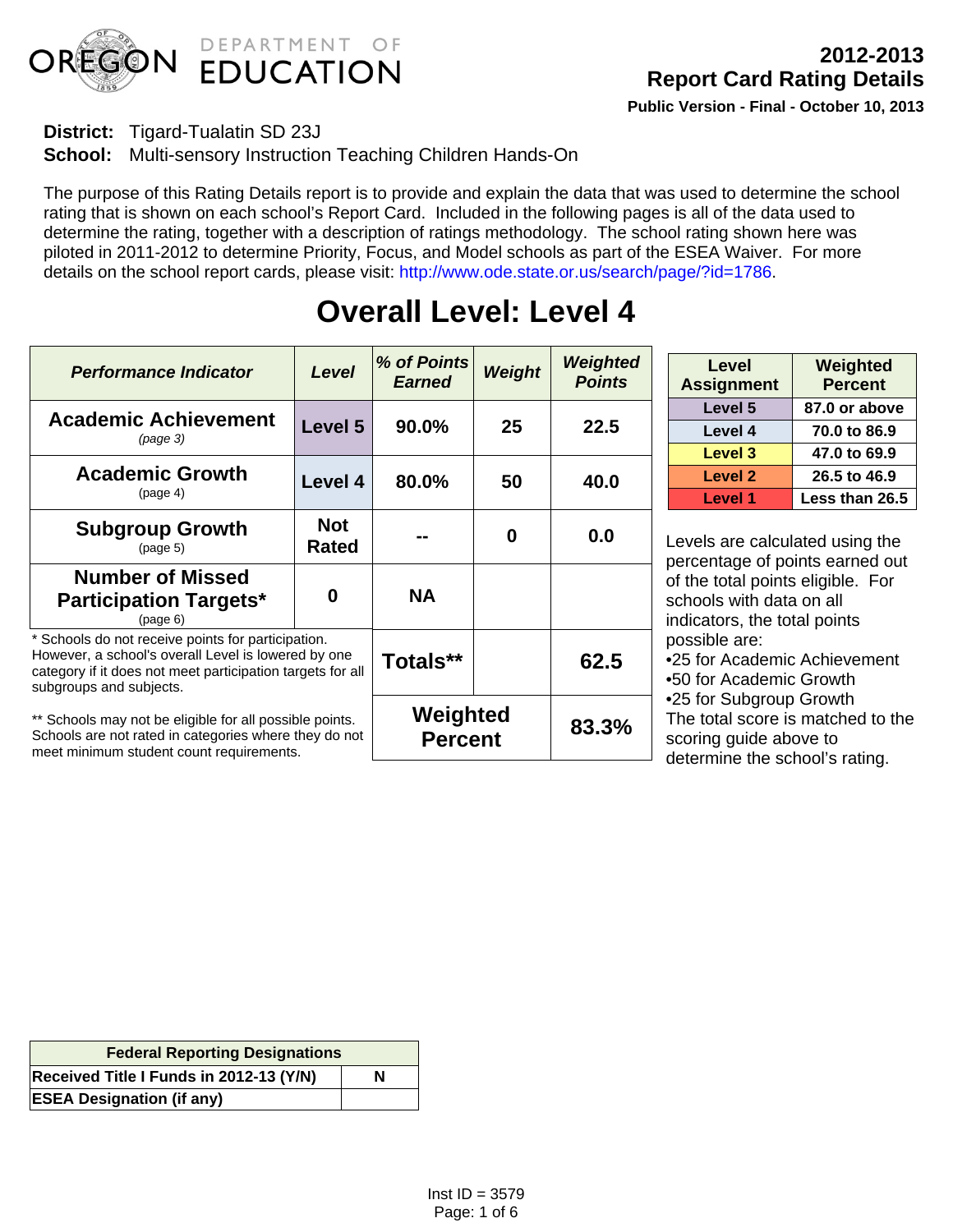

### **District:** Tigard-Tualatin SD 23J

### **School:** Multi-sensory Instruction Teaching Children Hands-On

Overall school ratings are determined using the percent of points earned for each of the indicators below. Detailed data to support the indicator ratings are provided in the following pages.

| Academic Achievement (page 3) | Level   | <b>Points Earned   Points Eligible</b> |
|-------------------------------|---------|----------------------------------------|
| Reading (All Students)        | Level 4 |                                        |
| Mathematics (All Students)    | Level 5 |                                        |
| <b>Total</b>                  | Level 5 | 10                                     |

**Percent of Points Earned = Total Points Earned / Total Points Eligible 90.0%** 

| <b>Academic Growth (page 4)</b> | Level   | <b>Points Earned   Points Eligible  </b> |
|---------------------------------|---------|------------------------------------------|
| Reading (All Students)          | Level 4 |                                          |
| Mathematics (All Students)      | Level 4 |                                          |
| Total                           | Level 4 | 10                                       |

| <b>Category Level Cutoffs</b> |                       |  |  |  |
|-------------------------------|-----------------------|--|--|--|
| Level                         | % of Points<br>Earned |  |  |  |
| Level 5                       | $90.0\%$              |  |  |  |
| Level 4                       | 70.0%                 |  |  |  |
| <b>Level 3</b>                | 50.0%                 |  |  |  |
| <b>Level 2</b>                | 30.0%                 |  |  |  |
| <b>Level 1</b>                | $<$ 30.0%             |  |  |  |

**Percent of Points Earned = Total Points Earned / Total Points Eligible 80.0%** 

| <b>Subgroup Growth (page 5)</b>                                               | Level            |   | <b>Points Earned   Points Eligible</b> |
|-------------------------------------------------------------------------------|------------------|---|----------------------------------------|
| Reading                                                                       |                  |   |                                        |
| Economically Disadvantaged                                                    | Not Rated        | 0 | 0                                      |
| <b>English Learners</b>                                                       | Not Rated        | 0 | 0                                      |
| <b>Students with Disabilities</b>                                             | Not Rated        | 0 | O                                      |
| Underserved Races/Ethnicities <sup>1</sup>                                    | Not Rated        | 0 | ი                                      |
| <b>Math</b>                                                                   |                  |   |                                        |
| Economically Disadvantaged                                                    | Not Rated        | Ⴖ |                                        |
| <b>English Learners</b>                                                       | Not Rated        | Ω |                                        |
| <b>Students with Disabilities</b>                                             | Not Rated        | 0 |                                        |
| Underserved Races/Ethnicities <sup>1</sup>                                    | Not Rated        | 0 |                                        |
| Total                                                                         | <b>Not Rated</b> | 0 | 0                                      |
| <b>Dorgant of Dointe Fornad - Total Dointe Fornad / Total Dointe Fligible</b> |                  |   |                                        |

**Percent of Points Earned = Total Points Earned / Total Points Eligible | --**

1. Includes American Indian/Alaskan Native, Pacific Islander, Black, and Hispanic students.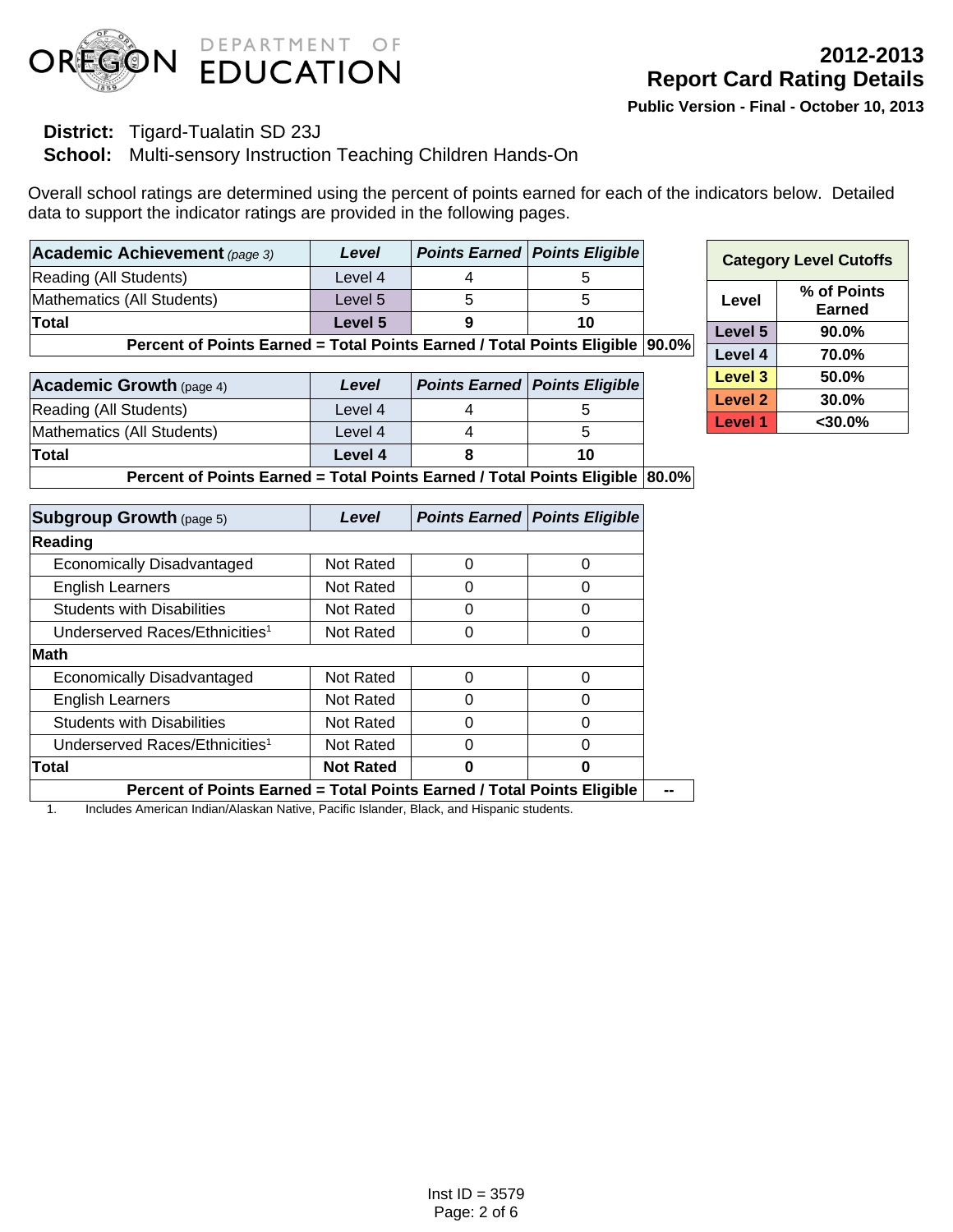

### **District:** Tigard-Tualatin SD 23J

**School:** Multi-sensory Instruction Teaching Children Hands-On-

One way that we measure how well students are doing is through the use of state tests, which include achievement standards that define levels of student performance in a content area at a particular grade. The Academic Achievement indicator reflects the percent of students that meet or exceed standards on the state reading and math tests at all grade levels offered by the school. Subgroup data are displayed for informational purposes but are not included in the Rating system.

|                    | <b>Achievement Level Cutoffs</b> |                |  |  |  |  |  |
|--------------------|----------------------------------|----------------|--|--|--|--|--|
| Level              | Reading                          | Math           |  |  |  |  |  |
| Level 5            | 87.2 & above                     | 82.3 & above   |  |  |  |  |  |
| Level 4            | 69.0 to 87.1                     | 66.0 to 82.2   |  |  |  |  |  |
| Level 3            | 58.8 to 68.9                     | 49.2 to 65.9   |  |  |  |  |  |
| Level <sub>2</sub> | 49.6 to 58.7                     | 39.3 to 49.1   |  |  |  |  |  |
| Level 1            | Less than 49.6                   | Less than 39.3 |  |  |  |  |  |

| <b>Reading</b>                                | Level            | 2011-12      |         | $2012 - 13$  | <b>Combined</b> |         |
|-----------------------------------------------|------------------|--------------|---------|--------------|-----------------|---------|
|                                               |                  | <b>Tests</b> | $%$ Met | <b>Tests</b> | % Met           | % Met   |
| <b>All Students</b>                           | Level 4          | 146          | 82.9    | 161          | 84.5            | 83.7    |
| <b>Economically Disadvantaged<sup>1</sup></b> | <b>Not Rated</b> | $\star$      | $\star$ | $\star$      | $\star$         | $\star$ |
| English Learners <sup>1</sup>                 | <b>Not Rated</b> | $\star$      | $\star$ | $\star$      | $\star$         | $\star$ |
| Students with Disabilities <sup>1</sup>       | <b>Not Rated</b> | 18           | 44.4    | 13           | 53.8            | 48.4    |
| Underserved Races/Ethnicities <sup>1</sup>    | <b>Not Rated</b> | 12           | 83.3    | 17           | 88.2            | 86.2    |
| American Indian/Alaska Native <sup>2</sup>    | <b>Not Rated</b> | $\star$      | $\star$ | $\star$      | $\star$         | $\star$ |
| Native Hawaiian/Pacific Islander <sup>2</sup> | <b>Not Rated</b> | $\star$      | $\star$ | $\star$      | $\star$         | $\star$ |
| <b>Black/African American<sup>2</sup></b>     | <b>Not Rated</b> | $\star$      | $\star$ | $\star$      | $\star$         | $\star$ |
| Hispanic/Latino <sup>2</sup>                  | <b>Not Rated</b> | 9            | 77.8    | 13           | 84.6            | 81.8    |
| Asian <sup>1</sup>                            | <b>Not Rated</b> | $\star$      | >95     | 16           | 81.3            | 87.5    |
| White <sup>1</sup>                            | Level 4          | 114          | 82.5    | 116          | 84.5            | 83.5    |
| Multi-Racial <sup>1</sup>                     | <b>Not Rated</b> | 12           | 75.0    | 12           | 83.3            | 79.2    |

| <b>Math</b>                                   | Level            | 2011-12      |         | 2012-13      | <b>Combined</b> |         |
|-----------------------------------------------|------------------|--------------|---------|--------------|-----------------|---------|
|                                               |                  | <b>Tests</b> | $%$ Met | <b>Tests</b> | % Met           | % Met   |
| <b>All Students</b>                           | Level 5          | 145          | 81.4    | 161          | 83.2            | 82.4    |
| Economically Disadvantaged <sup>1</sup>       | <b>Not Rated</b> | $\star$      | $\ast$  | $\star$      | $\star$         | $\star$ |
| English Learners <sup>1</sup>                 | <b>Not Rated</b> | $\star$      | $\star$ | $\star$      | $\star$         | $\star$ |
| Students with Disabilities <sup>1</sup>       | <b>Not Rated</b> | 18           | 55.6    | 13           | 53.8            | 54.8    |
| Underserved Races/Ethnicities <sup>1</sup>    | <b>Not Rated</b> | 12           | 66.7    | 17           | 88.2            | 79.3    |
| American Indian/Alaska Native <sup>2</sup>    | <b>Not Rated</b> | $\star$      | $\star$ | $\star$      | $\star$         | $\star$ |
| Native Hawaiian/Pacific Islander <sup>2</sup> | <b>Not Rated</b> | $\star$      | $\star$ | $\star$      | $\star$         | $\star$ |
| <b>Black/African American<sup>2</sup></b>     | <b>Not Rated</b> | $\star$      | $\star$ | $\star$      | $\star$         | $\star$ |
| Hispanic/Latino <sup>2</sup>                  | <b>Not Rated</b> | 9            | 55.6    | 13           | 84.6            | 72.7    |
| Asian <sup>1</sup>                            | <b>Not Rated</b> | $\star$      | $>95$   | 16           | 93.8            | >95     |
| White <sup>1</sup>                            | Level 4          | 113          | 82.3    | 116          | 81.9            | 82.1    |
| Multi-Racial <sup>1</sup>                     | <b>Not Rated</b> | 12           | 75.0    | 12           | 75.0            | 75.0    |

1. These data are not part of the achievement rating but are included to provide additional information on subgroup performance.

2. Included in the Underserved Races/Ethnicities subgroup.

#### **Data notes:**

Not Rated Subgroup did not meet minimum size requirement in order to receive a rating.

Fewer than 6 students tested in the last two years combined

>95.0 Greater than 95 percent of students met or exceeded. Test counts are also suppressed.

<5.0 Less than 5 percent of students met or exceeded. Test counts are also suppressed.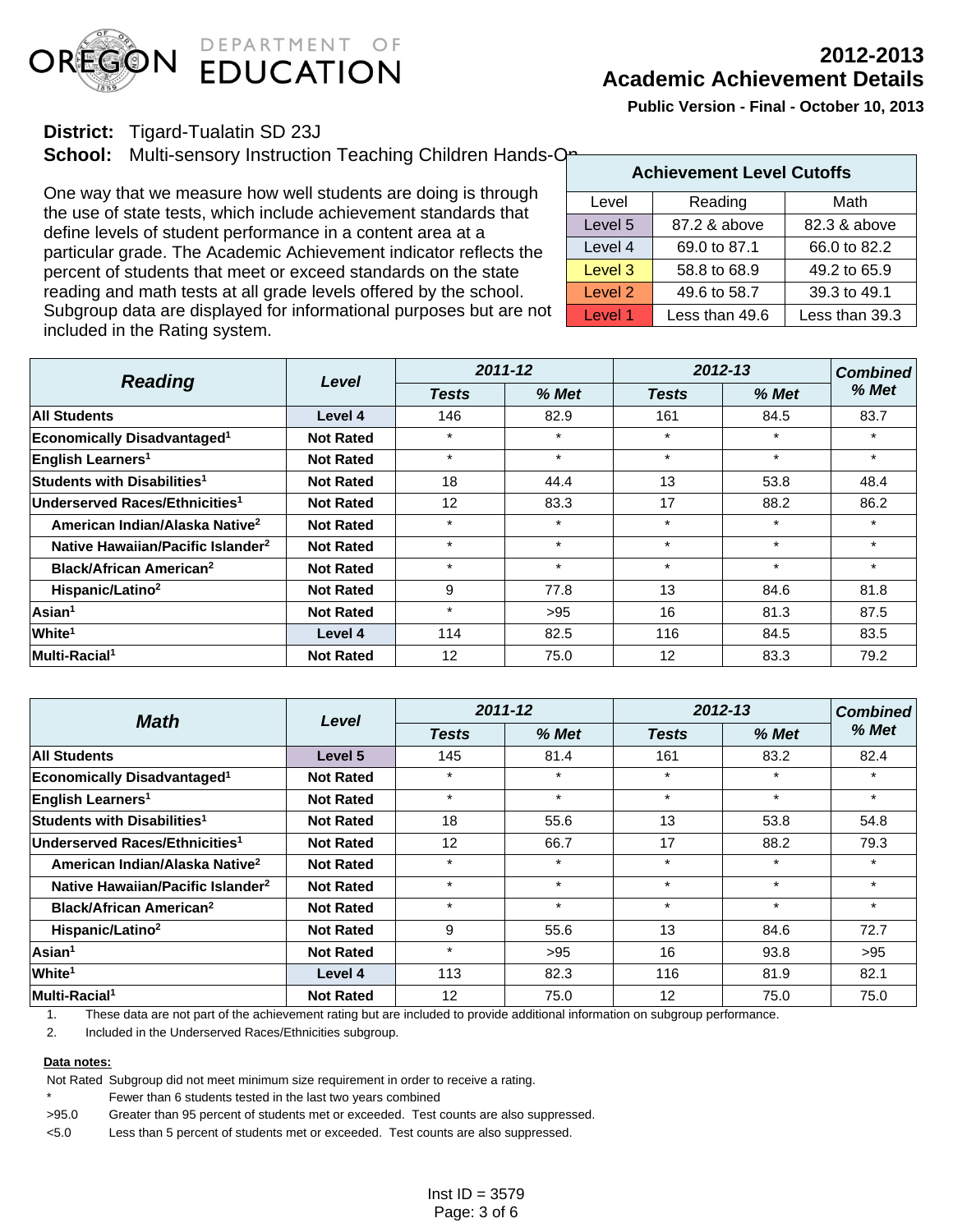

# **2012-2013 Academic Growth Details**

**Public Version - Final - October 10, 2013**

| <b>Growth Level Cutoffs</b> |                 |              |  |  |  |
|-----------------------------|-----------------|--------------|--|--|--|
| Level                       | On Track Growth |              |  |  |  |
|                             | Yes             | No           |  |  |  |
| Level 5                     | 60 & above      | 70 & above   |  |  |  |
| Level 4                     | 45 to 59.5      | 55 to 69.5   |  |  |  |
| Level 3                     | 35 to 44.5      | 45 to 54.5   |  |  |  |
| Level 2                     | 30 to 34.5      | 40 to 44.5   |  |  |  |
| Level 1                     | Less than 30    | Less than 40 |  |  |  |

**District:** Tigard-Tualatin SD 23J

**School:** Multi-sensory Instruction Teaching Children Hands-On

The Academic Growth Indicator uses the Colorado Growth Model to measure student progress over time in reading and mathematics. Oregon adopted this growth model as part of the process of obtaining a waiver from some of the requirements of the No Child Left Behind Act (NCLB). This growth model provides us a more complete picture of student progress and will help provide a better evaluation of school effectiveness.

The growth model looks at a student's growth, which is the change in his/her test scores from the previous year (or 8th grade to 11th grade for high school students). The student's growth is compared to that of his/her academic peers, who are the other students in the state who have a similar history of reading or math test scores. The Growth Model then expresses this growth as a percentile. For example, a growth percentile of 50 would indicate that a student had average growth compared to all other students in the state with similar test scores in the past. A growth percentile of 80 would indicate that the student's growth was as high, or higher, than 80 percent of his/her academic peers.

For school accountability Oregon uses the median growth percentile for students at the school. The median represents "typical" growth at the school: half of the students had growth that was at least as high as the median, half the student had growth that was less than or equal to the median. This median growth percentile is the basis for the growth ratings for reading and mathematics, as shown below.

The growth model also provides growth targets for students in grades 3 to 8. These growth targets are the growth percentile the student would need to sustain to either move up to standard within three years (for those students currently below standard) or to maintain standard for the next three years (for those students above standard). For school accountability Oregon uses the median growth target for students at the school to determine if the school has On Track Growth:

If the Combined Median Growth Percentile >= Combined Median Growth Target then On Track Growth = 'Yes'

If the Combined Median Growth Percentile < Combined Median Growth Target then On Track Growth = 'No'

This determination of whether the school has On Track growth helps to determine the growth levels, as shown in the table at the upper right corner of this page.

|                               |                | $2011 - 12$     |                                                                                                                                                                                                                | $2012 - 13$                |      | <b>Combined</b> | <b>Combined</b> |     |
|-------------------------------|----------------|-----------------|----------------------------------------------------------------------------------------------------------------------------------------------------------------------------------------------------------------|----------------------------|------|-----------------|-----------------|-----|
| <b>Academic Growth</b>        | Level          | <b>Students</b> | <b>Median</b><br><b>Median</b><br><b>Median Growth  </b><br><b>Median Growth</b><br><b>Growth</b><br>Growth<br><b>Students</b><br><b>Percentile</b><br><b>Percentile</b><br><b>Target</b><br><b>Percentile</b> | On Track $\mid$<br>Growth? |      |                 |                 |     |
| <b>Reading (All Students)</b> | <b>Level 4</b> | 119             | 44.0                                                                                                                                                                                                           | 111                        | 55.0 | 51.0            | 11.0            | Yes |
| Mathematics (All Students)    | Level 4        | 118             | 56.0                                                                                                                                                                                                           | 110                        | 47.5 | 51.0            | 23.0            | Yes |

#### **Data notes:**

Fewer than 6 students tested in the last two years combined

NA Not applicable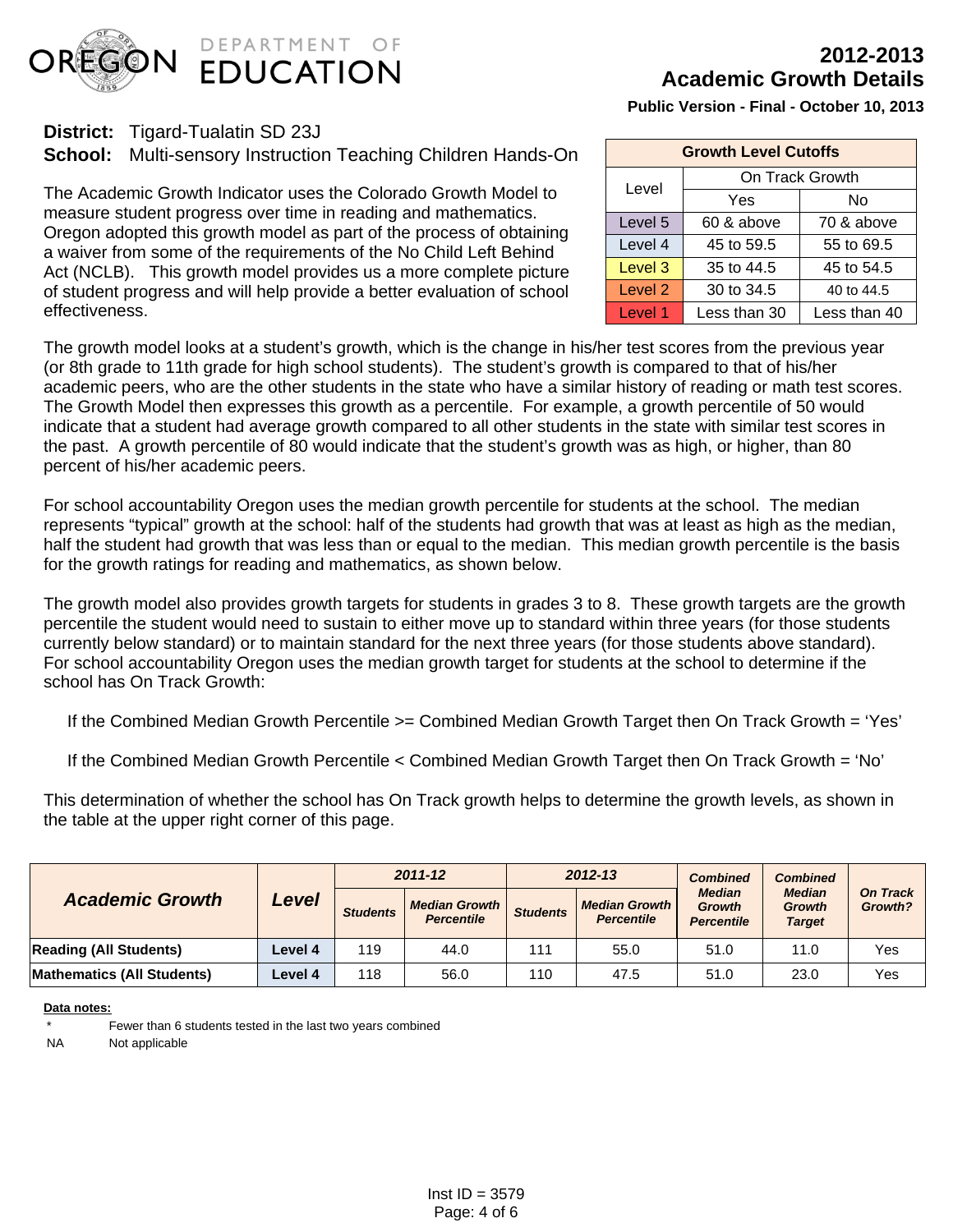

### **District:** Tigard-Tualatin SD 23J

**School:** Multi-sensory Instruction Teaching Children Hands-On

This indicator measures the growth of historically underserved student subgroups. It disaggregates the Growth indicator and reflects the growth for economically disadvantaged, English learners, students with disabilities, and historically underserved races/ethnicities.

To be rated on Subgroup Growth, a subgroup must meet the minimum size required to receive an Achievement rating (40 tests in the last two years combined) and also have at least 30 students with growth percentiles.

| <b>Growth Level Cutoffs</b> |                 |              |  |  |  |  |  |
|-----------------------------|-----------------|--------------|--|--|--|--|--|
| Level                       | On Track Growth |              |  |  |  |  |  |
|                             | Yes             | No           |  |  |  |  |  |
| Level 5                     | 60 & above      | 70 & above   |  |  |  |  |  |
| Level 4                     | 45 to 59.5      | 55 to 69.5   |  |  |  |  |  |
| Level 3                     | 35 to 44.5      | 45 to 54.5   |  |  |  |  |  |
| Level 2                     | 30 to 34.5      | 40 to 44.5   |  |  |  |  |  |
| Level 1                     | Less than 30    | Less than 40 |  |  |  |  |  |

| <b>Reading</b>                                | Level            |                 | $2011 - 12$                               |                 | 2012-13                                   | <b>Combined</b>                                     | <b>Combined</b><br><b>Median</b><br><b>Growth</b><br><b>Target</b> | <b>On</b><br><b>Track</b><br>Growth? |
|-----------------------------------------------|------------------|-----------------|-------------------------------------------|-----------------|-------------------------------------------|-----------------------------------------------------|--------------------------------------------------------------------|--------------------------------------|
|                                               |                  | <b>Students</b> | <b>Median Growth</b><br><b>Percentile</b> | <b>Students</b> | <b>Median Growth</b><br><b>Percentile</b> | <b>Median</b><br><b>Growth</b><br><b>Percentile</b> |                                                                    |                                      |
| <b>Economically Disadvantaged</b>             | <b>Not Rated</b> | $\star$         | $\star$                                   | $\star$         | $\star$                                   | $\star$                                             | $\star$                                                            | <b>NA</b>                            |
| <b>English Learners</b>                       | <b>Not Rated</b> | $\star$         | $\star$                                   | $\star$         | $\star$                                   | $\star$                                             | $\star$                                                            | <b>NA</b>                            |
| <b>Students with Disabilities</b>             | <b>Not Rated</b> | 17              | 37.0                                      | 11              | 51.0                                      | 45.5                                                | 48.0                                                               | <b>NA</b>                            |
| <b>Underserved Races/Ethnicities</b>          | <b>Not Rated</b> | 10              | 37.5                                      | 9               | 27.0                                      | 33.0                                                | 8.0                                                                | <b>NA</b>                            |
| American Indian/Alaska Native <sup>1</sup>    | <b>Not Rated</b> | $\star$         | $\star$                                   | $\star$         | $\star$                                   | $\star$                                             | $\star$                                                            | <b>NA</b>                            |
| Native Hawaiian/Pacific Islander <sup>1</sup> | <b>Not Rated</b> | $\star$         | $\star$                                   | $\star$         | $\star$                                   | $\star$                                             | $\star$                                                            | <b>NA</b>                            |
| Black/African American <sup>1</sup>           | <b>Not Rated</b> | $\star$         | $\star$                                   | $\star$         | $\star$                                   | $\star$                                             | $\star$                                                            | <b>NA</b>                            |
| Hispanic/Latino <sup>1</sup>                  | <b>Not Rated</b> | 8               | 31.5                                      | 7               | 27.0                                      | 30.0                                                | 14.0                                                               | <b>NA</b>                            |
| Asian <sup>2</sup>                            | <b>Not Rated</b> | 6               | 52.5                                      | 6               | 31.5                                      | 33.5                                                | 21.0                                                               | <b>NA</b>                            |
| White <sup>2</sup>                            | Level 4          | 94              | 45.5                                      | 87              | 56.0                                      | 53.0                                                | 11.0                                                               | Yes                                  |
| Multi-Racial <sup>2</sup>                     | <b>Not Rated</b> | 9               | 21.0                                      | 9               | 54.0                                      | 40.5                                                | 9.0                                                                | <b>NA</b>                            |

| <b>Math</b>                                   | Level            |                 | $2011 - 12$                               |                 | $2012 - 13$                               | <b>Combined</b>                                     | <b>Combined</b><br><b>Median</b><br><b>Growth</b><br><b>Target</b> | <b>On</b><br><b>Track</b><br>Growth? |
|-----------------------------------------------|------------------|-----------------|-------------------------------------------|-----------------|-------------------------------------------|-----------------------------------------------------|--------------------------------------------------------------------|--------------------------------------|
|                                               |                  | <b>Students</b> | <b>Median Growth</b><br><b>Percentile</b> | <b>Students</b> | <b>Median Growth</b><br><b>Percentile</b> | <b>Median</b><br><b>Growth</b><br><b>Percentile</b> |                                                                    |                                      |
| <b>Economically Disadvantaged</b>             | <b>Not Rated</b> | $\star$         | $\star$                                   | $\star$         | $\star$                                   | $\star$                                             | $\star$                                                            | <b>NA</b>                            |
| <b>English Learners</b>                       | <b>Not Rated</b> | $\star$         | $\star$                                   | $\star$         | $\star$                                   | $\star$                                             | $\star$                                                            | <b>NA</b>                            |
| <b>Students with Disabilities</b>             | <b>Not Rated</b> | 17              | 38.0                                      | 11              | 42.0                                      | 41.5                                                | 44.0                                                               | <b>NA</b>                            |
| Underserved Races/Ethnicities                 | <b>Not Rated</b> | 10              | 37.5                                      | 9               | 55.0                                      | 47.0                                                | 23.0                                                               | <b>NA</b>                            |
| American Indian/Alaska Native <sup>1</sup>    | <b>Not Rated</b> | $\star$         | $\star$                                   | $\star$         | $\star$                                   | $\star$                                             | $\ast$                                                             | <b>NA</b>                            |
| Native Hawaiian/Pacific Islander <sup>1</sup> | <b>Not Rated</b> | $\star$         | $\star$                                   | $\star$         | $\star$                                   | $\star$                                             | $\star$                                                            | <b>NA</b>                            |
| Black/African American <sup>1</sup>           | <b>Not Rated</b> | $\star$         | $\star$                                   | $\star$         | $\star$                                   | $\star$                                             | $\star$                                                            | <b>NA</b>                            |
| Hispanic/Latino <sup>1</sup>                  | <b>Not Rated</b> | 8               | 46.0                                      | 7               | 59.0                                      | 59.0                                                | 23.0                                                               | <b>NA</b>                            |
| $Asian^2$                                     | <b>Not Rated</b> | 6               | 87.0                                      | 6               | 43.0                                      | 67.5                                                | 15.5                                                               | <b>NA</b>                            |
| White <sup>2</sup>                            | Level 4          | 93              | 56.0                                      | 86              | 46.0                                      | 51.0                                                | 23.0                                                               | Yes                                  |
| Multi-Racial <sup>2</sup>                     | <b>Not Rated</b> | 9               | 68.0                                      | 9               | 56.0                                      | 67.0                                                | 17.0                                                               | <b>NA</b>                            |

1. Included in the Underserved Races/Ethnicities subgroup.

2. These data are not part of the academic growth rating but are included to provide additional information on subgroup performance.

#### **Data notes:**

Not Rated Subgroup did not meet minimum size requirement in order to receive a rating.

Fewer than 6 students tested in the last two years combined

NA Not applicable